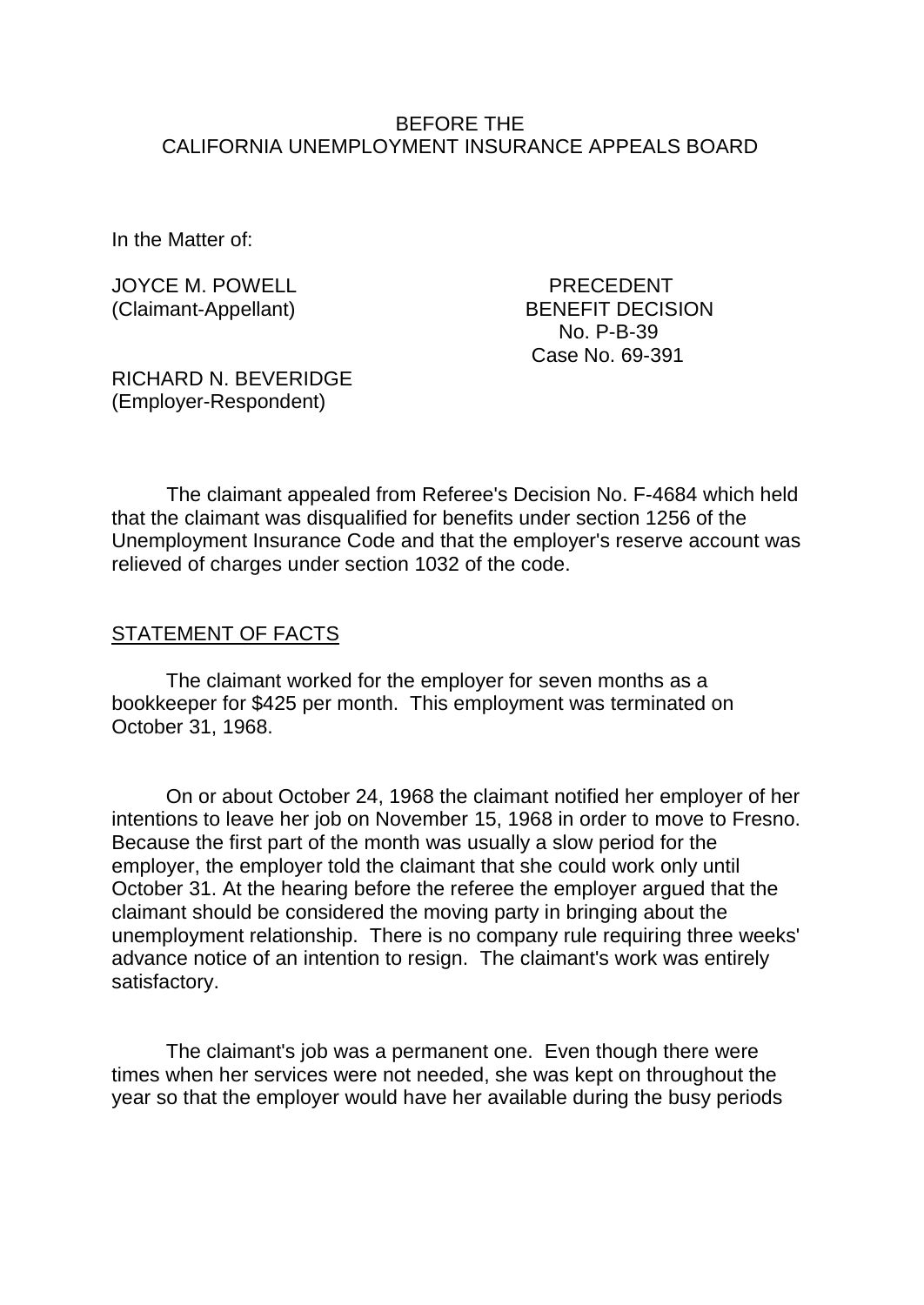which generally occurred during the latter half of each month and during the income tax return season.

When the employer told the claimant that she could work only until October 31, the claimant expressed her wish to work until November 15 because she was in financial need. The claimant was not paid any wages for the period of November 1 through November 15, 1968.

# REASONS FOR DECISION

Under the facts of this case, it is our opinion that the claimant did not voluntarily leave her most recent work within the meaning of section 1256 of the code, but, on the other hand, was discharged by her employer. Since the discharge was not for reasons constituting misconduct connected with her most recent work within the meaning of section 1256 of the code, there is no basis for assessing a disqualification under that section.

The referee based his decision upon our recent Appeals Board Decision No. P-B-27 in which we held that the claimant voluntarily left her most recent work even though the employer severed the relationship prior to the claimant's effective date of resignation. Our views as expressed in that decision are consistent with our holding herein because the facts of that case differ considerably from those under consideration here. In Appeals Board Decision No. P-B-27 the claimant, on December 21, notified her employer that she intended to leave her job at the end of the month, but was not permitted to work past December 26. However, although the claimant stopped working prior to the effective date of her resignation, the employer continued her wages through the effective date of her resignation. We reasoned that the claimant in effect was paid wages for not working and suffered no loss by the action of the employer in accelerating the last day of work.

In the instant case the claimant was not permitted to work to the effective date of her resignation and the employer did not pay the claimant her wages through that date. The claimant did suffer a loss by the action of the employer in accelerating the last day of work.